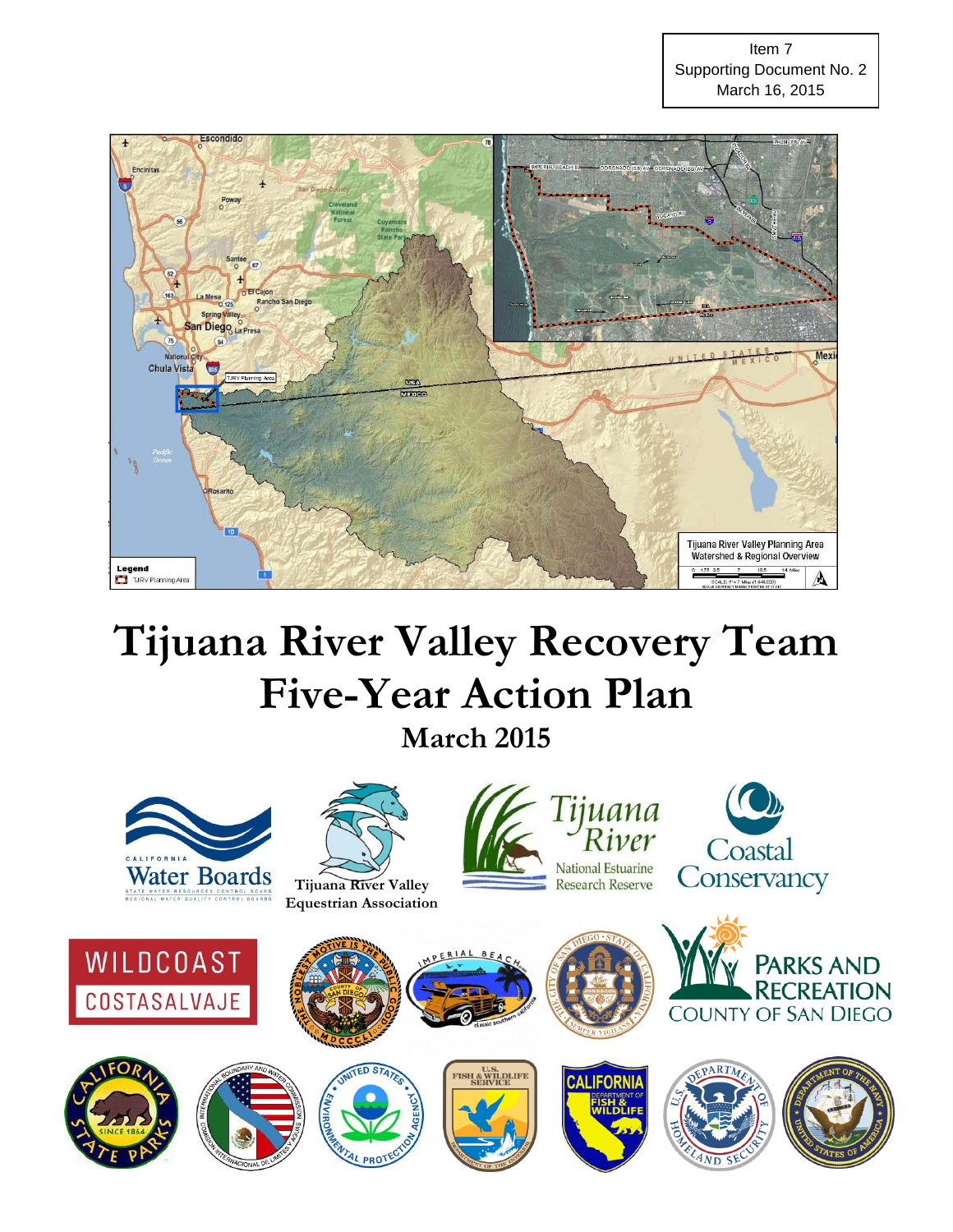## **1.0 INTRODUCTION**

The objective of the Tijuana River Valley Recovery Team (TRVRT) Five-Year Action Plan is to maintain collaborative momentum and implement projects that advance TRVRT goals as described in the January 2012 Tijuana River Valley Recovery Strategy (Recovery Strategy).

The San Diego Regional Water Quality Control Board (San Diego Water Board) endorsed the Recovery Strategy in February 2012 and recognized that based on demonstrated progress and solid measurable goals, the implementation of the Recovery Strategy would likely result in eventual attainment of water quality standards in the Tijuana River Valley. If done in a reasonable period of time, this could obviate the need for Total Maximum Daily Loads (TMDLs) or other regulatory measures for waters in the Tijuana River Watershed, which are listed 38 times on the 2010 U.S. Environmental Protection Agency (USEPA) 303(d) list of impaired waters due to pesticides and other organics, metals, sediment, nutrients, pathogens, and toxicity.

The San Diego Water Board will continue to evaluate the progress of implementing the 2012 Recovery Strategy as an alternative to TMDLs and other regulatory measures. If progress is not sufficiently demonstrated, the San Diego Water Board may decide, rather than continuing to endorse this alternative, to revert to adopting its traditional regulatory tools to attain better results.

The TRVRT Five-Year Action Plan is intended to outline what the TRVRT aspires to accomplish over the next five years to continue advancing the 2012 Recovery Strategy goals. The steps described to reach these accomplishments are not binding commitments but a potential path to implement these projects that currently serve as alternatives to TMDLs and other regulatory measures. The project descriptions may include tasks, deliverables, resources needed, a schedule for achieving project milestones, and processes for monitoring progress. Since these are all variables that can change over the course of a project, the Five-Year Action Plan should be updated regularly.

The projects below have been organized into two tiers. Tier 1 projects are described as such:

- 1. Identified as a **high priority** in the Recovery Strategy;
- 2. Involve relatively **straightforward** paths of completion;
- 3. Can be controlled by agencies **within the U.S.;** and
- 4. Are expected to produce **long-term benefits** to managing trash and/or sediment.

Tier 2 projects can be described with at least one of the four criteria.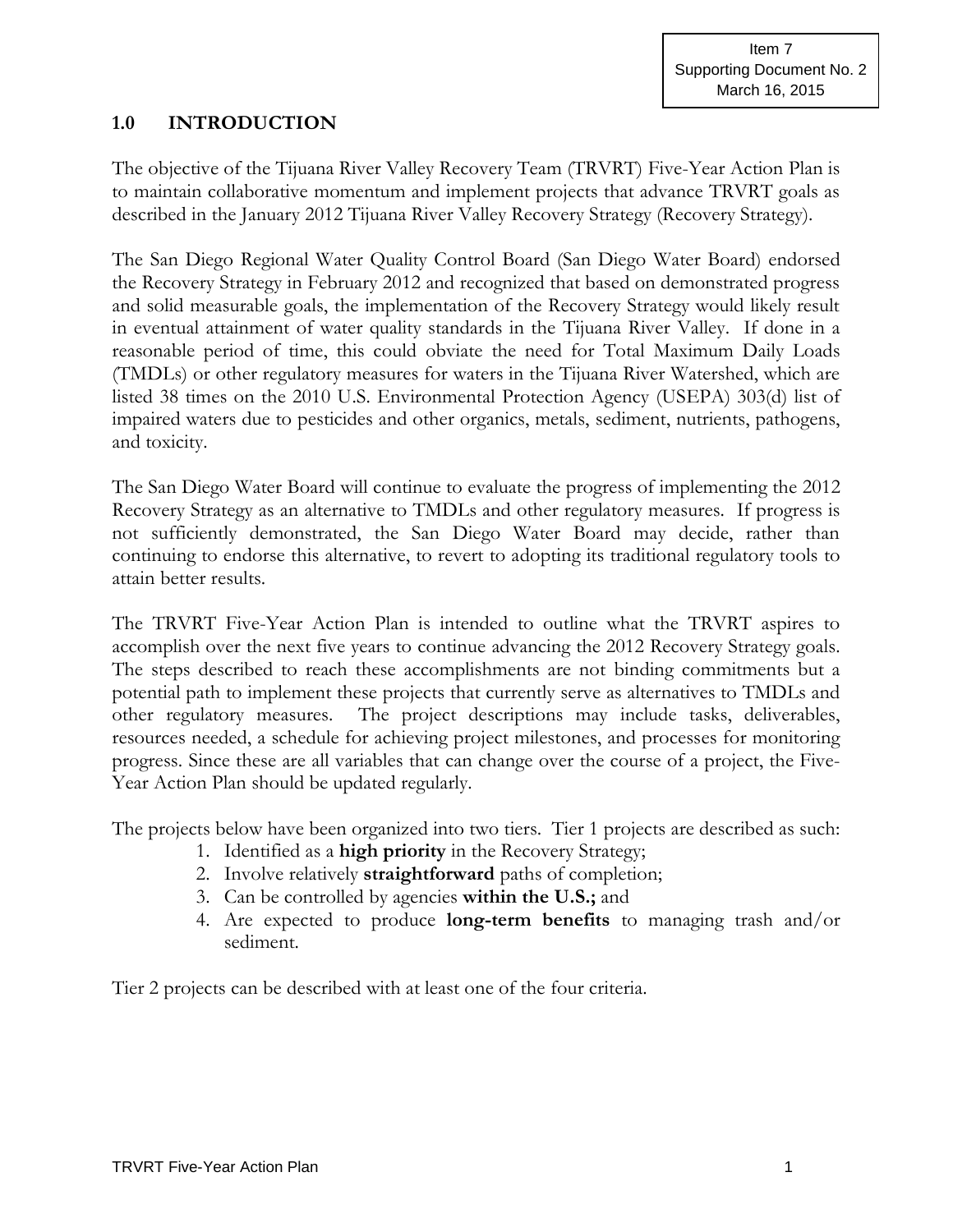The TRVRT has suggested to the U.S. International Boundary and Water Commission (IBWC) that some of these projects may be good candidates for "minute projects." In 1944, the U.S. and Mexico signed a Water Treaty, which is implemented through minutes. IBWC and its Mexican counterpart, Comisión Internacional de Límites y Aguas (CILA) plans to soon approve a minute that establishes a process for identifying projects to manage crossborder sediment, trash, and water quality impacts. The projects will then be implemented through subsequent project-specific minutes.

## **2.0 TIER 1 PROJECTS**

Tier 1 projects are the highest priority projects. The San Diego Water Board submitted a request to the State Water Resources Control Board to provide Cleanup and Abatement Account (CAA) funds for the first phase of Tier 1 projects, anticipated to cover up to two years worth of work. Additional funds from sources such as the Integrated Regional Water Management (IRWM) program and California Fish and Wildlife will be requested to cover subsequent phases of these Tier 1 projects.

## **PROJECT 1: Reclamation of the Nelson Sloan Quarry**

**Background**: The Nelson Sloan quarry was acquired by the County of San Diego through funding by the California Coastal Conservancy for reclamation and restoration to native upland habitat. A portion of the quarry has already been filled by the federal Department of Homeland Security as part of the border fence project. The quarry could be reclaimed with sediment from the several excavation projects in the Tijuana River Valley; e.g., the Tijuana River channel, the pilot channel, and the Goat Canyon sediment basin. The quarry could receive sediment over a period of 5 to 20 years depending on the volume identified for removal. Moreover, the quarry could also be used as a sediment/trash processing center for efforts in the Tijuana River Valley, allowing sediment to be stockpiled for uses such as construction fill and aggregate in San Diego or Tijuana, as market conditions allow, or beach replenishment material.

In 2010, the California Coastal Conservancy provided \$250,000 to the City of San Diego for planning and permitting necessary to reclaim the quarry with the aim of improving the natural value and appearance of the abandoned quarry, while providing a low-cost option for disposing of sediment excavated in the Tijuana River Valley. The City of San Diego has spent \$200,000 on a Nelson Sloan Quarry Reclamation Plan. The remaining \$50,000 could possibly be transferred to the County of San Diego to support a contract for an operations plan and cost estimate for sediment deposition at this site.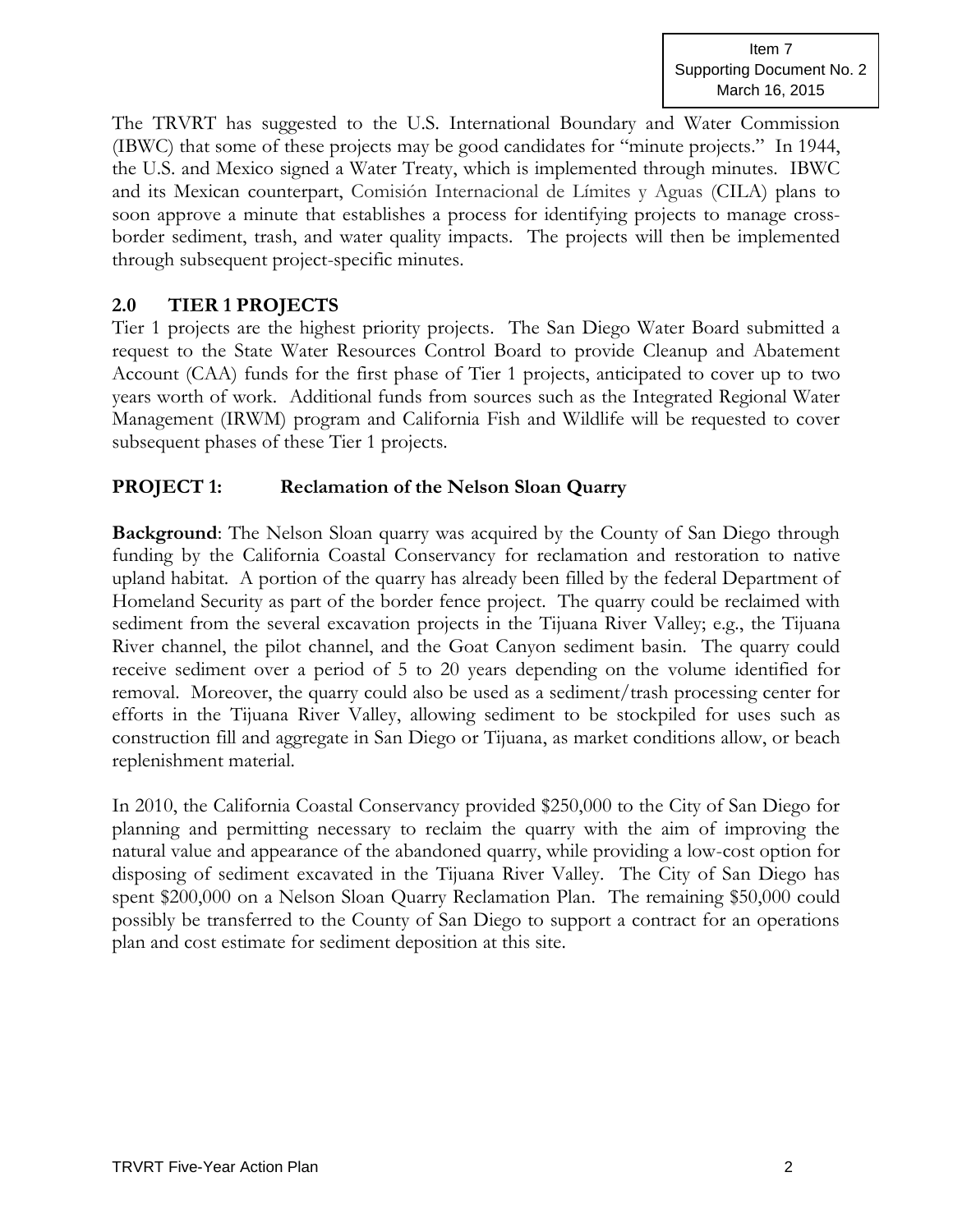The County of San Diego has not identified any plans to proceed with the reclamation of the quarry, but it might allow the aforementioned uses provided several conditions are met, including indemnification and essentially no cost to the County of San Diego for permitting or operations. It has, however, indicated a willingness to assist in completing or updating the Nelson Sloan Quarry Reclamation Plan and associated environmental documents. The County has also taken an active role in facilitating the discussion of the options to reclaim the quarry with Tijuana River Valley sediment. This is a key area where the continued discussion by elected officials to help us coordinate the efforts of several agencies and/or legislation to offset costs could be very helpful.

The local California State Parks office has expressed interest in approaching its decisionmakers in Sacramento to suggest that California State Parks takes the lead on operations at the quarry. Since the agency's leadership has been in transition since July 2014, the local office proposes to make its suggestion once a new director is appointed.

This project was also proposed by the TRVRT to IBWC on October 22, 2014 as a minute project. The process to designate minute projects may be lengthy so the TRVRT will continue to move forward while IBWC and its Mexican counterpart, CILA, decide if this project could be implemented through a treaty minute.

| <b>Project Lead:</b> | State Parks preferred          |
|----------------------|--------------------------------|
|                      | County of San Diego, alternate |

**Desired Five-Year Outcome**: Reclamation of Nelson Sloan quarry underway using sediment excavated in the Tijuana River Valley

**Task 1:** Secure Funding

1.1 On December 31, 2014, the San Diego Water Board submitted a request to the State Water Resources Control Board to provide CAA grant funds for conditions in the Tijuana River Valley as there are no viable responsible parties available to undertake the work. The CAA project that this request would fund is called "Phase I of the Tijuana River Valley Recovery Team Five-Year Action Plan Implementation." The proposed CAA project consists of five components, A-E. Component A addresses planning activities for reclamation of the Nelson Sloan quarry; exploring management and operations alternatives and/or updating environmental documents based on the preferred alternative. As of the date of the CAA request, December 31, 2014, since no other funds were available to cover exploring management and operations alternatives or updating environmental documents, \$500,000 was requested to cover the cost of both. Agency point of contact: Melissa Valdovinos, San Diego Water Board.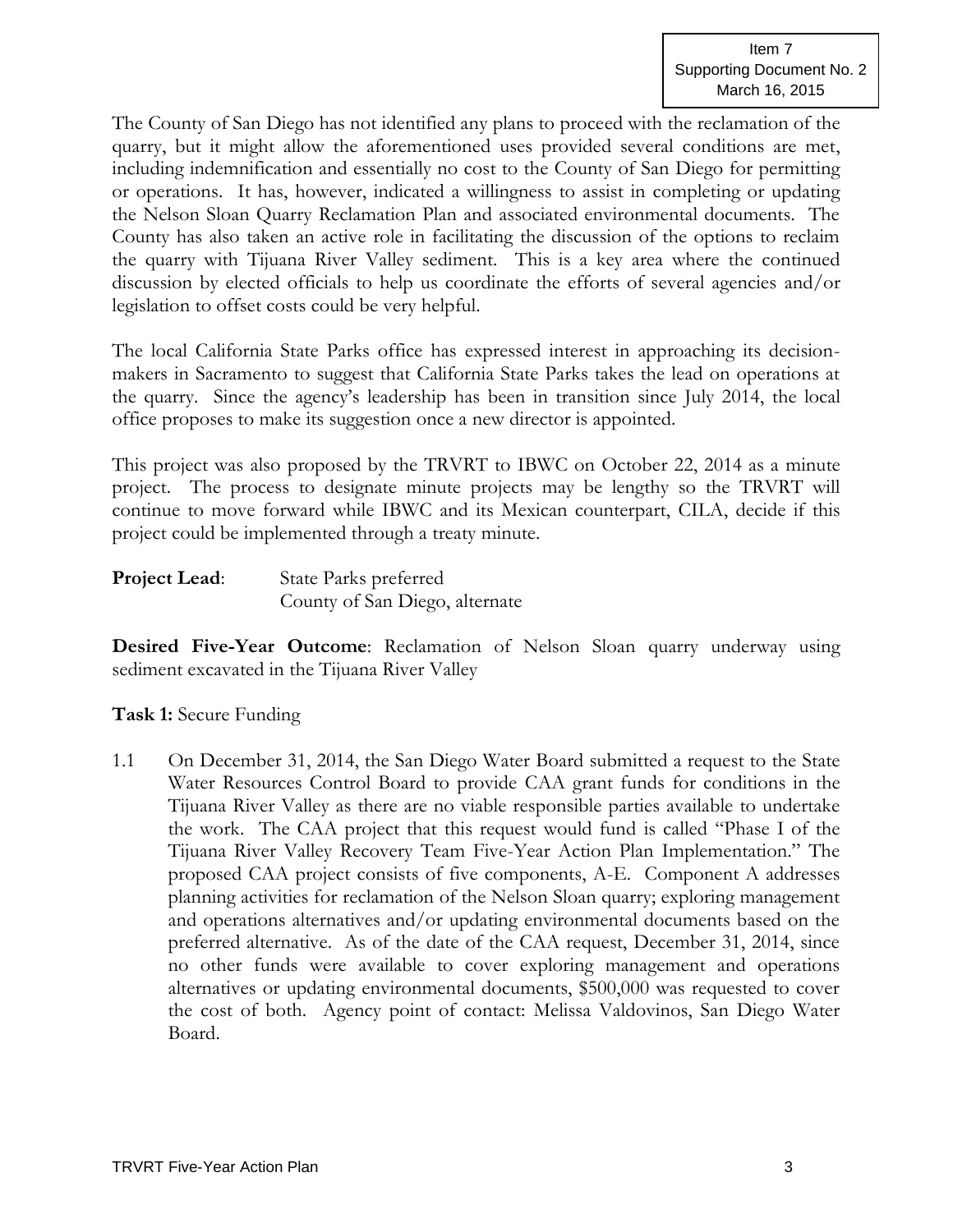- 1.2 The California Coastal Conservancy will consider **is prepared to transfer** transferring the remaining \$50,000 **unspent funds (up to approximately \$60,000) from** of the \$250,000 granted to the City of San Diego to the County of San Diego to hire a consultant to develop a management and operations plan and associated cost estimates for the Nelson Sloan quarry. Agency point of contact: Joan Cardellino, California Coastal Conservancy.
- 1.3 Funding from an alternative source will be requested if the abovementioned requests are not approved, not approved fully, or not approved in a timely manner.
- 1.4 Once a preferred alternative that complies with California Environmental Quality Act (CEQA) requirements is chosen, additional funds will be requested to produce design plans, construct, manage, and operate the site.

## **Task 2**: Develop Management and Operations Plan

- 2.1 The County of San Diego is currently developing **has developed** a scope of work (SOW) and once funds are secured under Task 1, a consultant will be hired to develop a management and operations plan and associated cost estimates for the Nelson Sloan quarry per the SOW. Agency point of contact: Christine Sloan, County of San Diego. **As of March 2015, it appears likely that funding for Task 2 will be provided by the California Coastal Conservancy. However, this task remains in the CAA request until the County of San Diego and/or California Coastal Conservancy confirms the funds are secured for Task 2. The San Diego Water Board anticipates this confirmation by April 2015 and at the time of receipt, will remove the Task 2 from the CAA request. Agency point of contact: Christine Sloan, County of San Diego.**
- 2.2 **The consultant will prepare a plan that explores options for operating the facility and restoring the quarry; includes cost estimates and cost-benefit analyses; and identifies what is required to perform a CEQA review.** explore the different options for managing the Nelson Sloan quarry and for operating it, including the reclamation plan developed by the City of San Diego. The various alternatives will take into account material import sources, material stockpiling, material sorting, material export, fill plan, restoration plan, project boundaries, operations and management structure, and estimated costs. These factors will be the basis for the TRVRT to choose a preferred alternative. The consultant's management and operations plan will describe the steps for carrying out the preferred alternative, including what must be identified to perform a CEQA review.

**Task 3:** Develop Preliminary Design Plans

3.1 Schematic design plans will be produced for the preferred alternative, taking into account what must be identified to perform a CEQA review.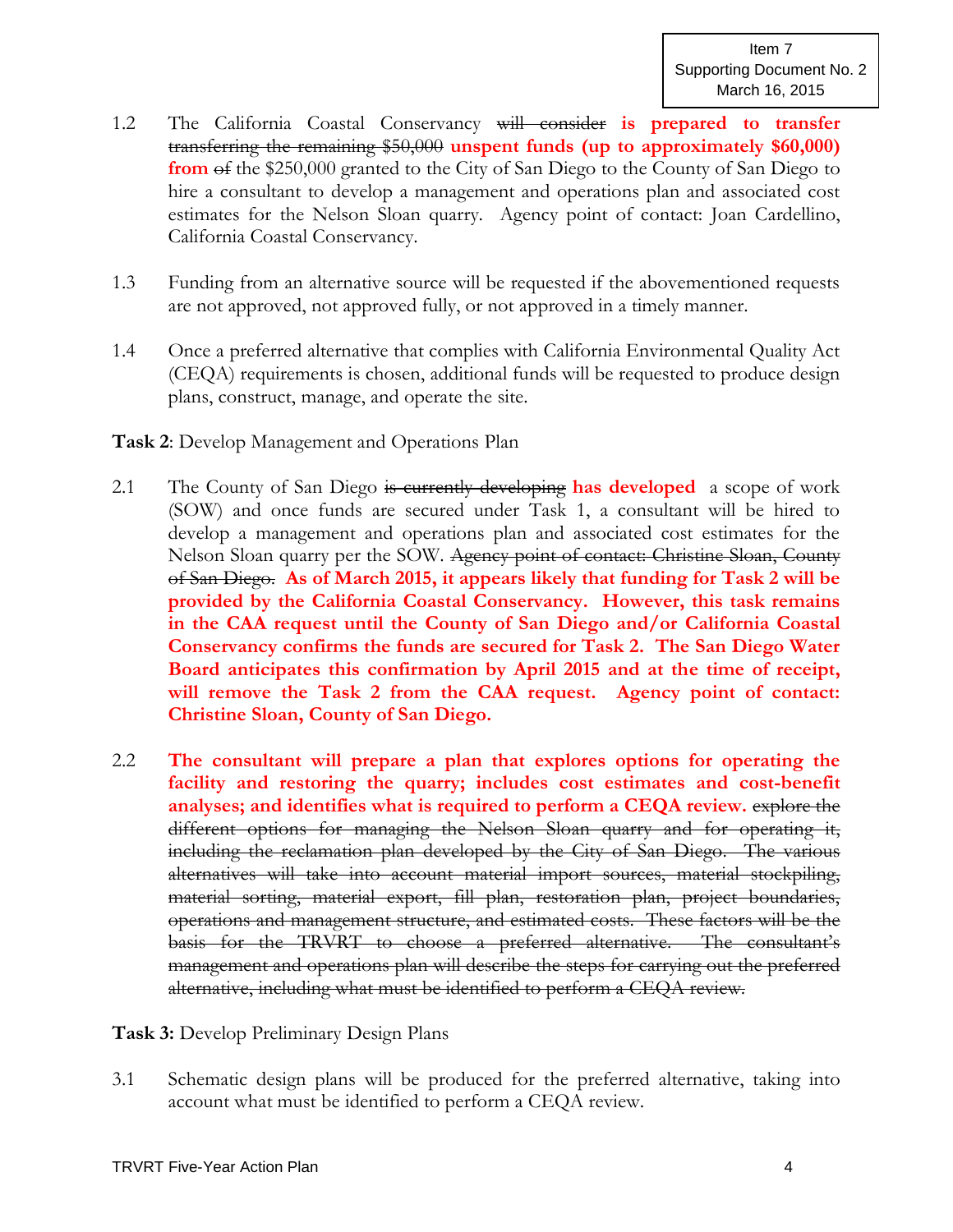3.2 Once the schematic design plans are approved by the agency that will manage the Nelson Sloan quarry, preliminary design plans will be produced to examine in detail whether or not the ideas developed in the schematic design phase should be committing to construction documents. The preliminary design plans will include enough detail for a CEQA review.

## **Task 4**: Perform CEQA Review

4.1 A CEQA review for the Nelson Sloan quarry was conducted in 1976 based on conditions and reclamation activities planned at that time. An updated CEQA review will be conducted by the San Diego Water Board, in accordance with Chapter 3 of Title 14 of the California Code of Regulations, to identify the significant environmental impacts of the preferred alternative and to avoid or mitigate those impacts, if feasible. At a minimum, an initial review of the preferred alternative and its environmental effects will be conducted. Depending on the potential effects, a further, and more substantial, review may be conducted in the form of an environmental impact report (EIR).

**Task 5**: Develop Final Construction Documents

5.1 CEQA will reveal if the preliminary design plans may be approved. If anticipated environmental effects prompt a change in the preferred alternative and/or mitigation measures, the design plans will be modified accordingly and finalized. These construction documents may then be used by the agency that will manage the Nelson Sloan quarry to request construction bids and obtain any required permits or other approvals.

**Task 6**: Construct Site for Sediment Deposition

6.1 The site will be constructed in accordance with construction documents.

**Task 7**: Manage and Operate Site

7.1 The site will be managed and operated in accordance with management and operations plan and construction documents.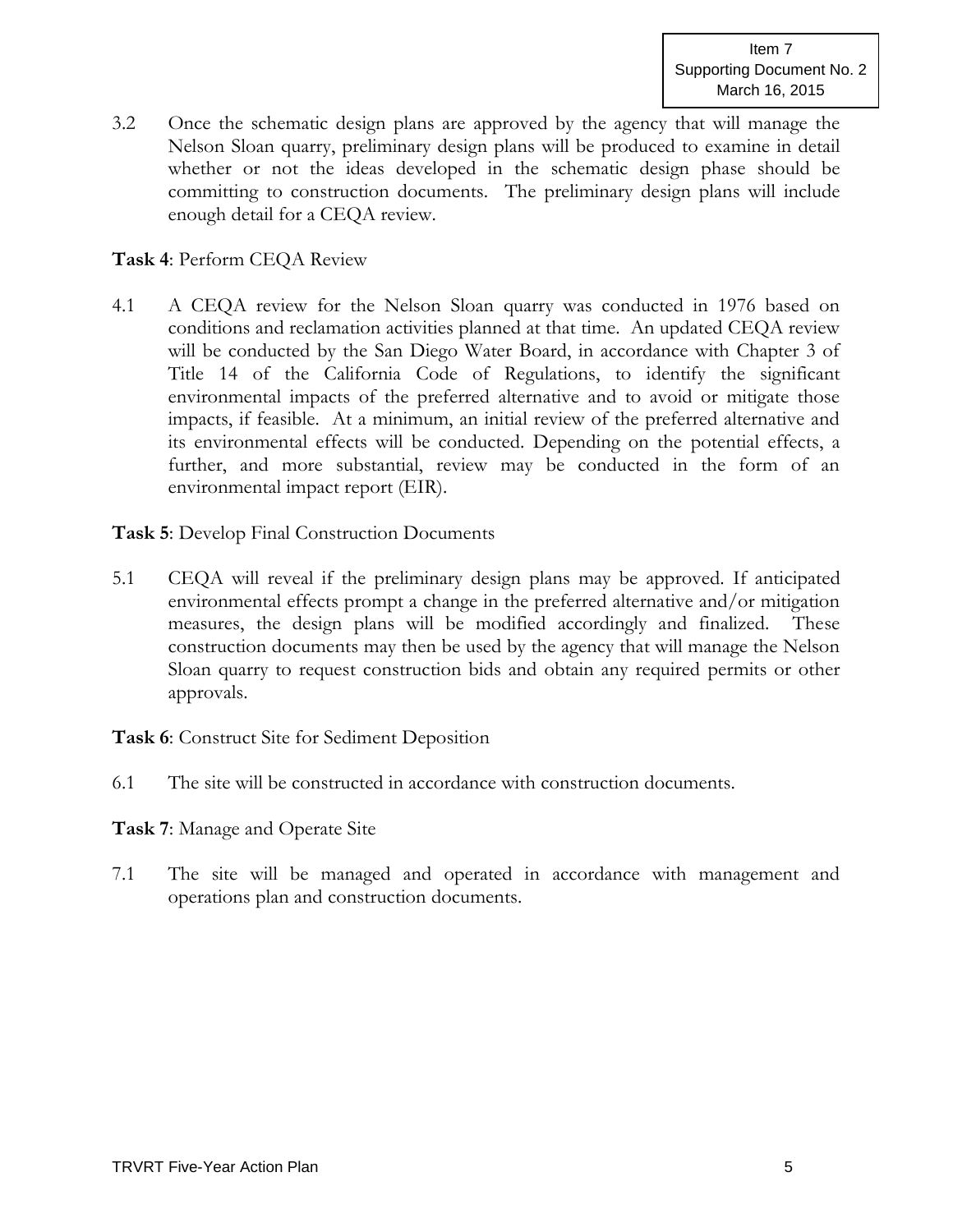#### **PROJECT 2: Brown Property Restoration**

**Background**: The Brown Property on Hollister Avenue was the site of unauthorized fill activities in the past. The fill material has been evaluated by CalRecycle as inert and nonhazardous waste. Removal of the fill and restoration of the site to riparian forest floodplain would substantially improve the hydrology of the Tijuana River Valley. Nonetheless, an additional focused hydrology study is needed for CEQA and permitting of the fill removal and restoration to ensure impacts are mitigated and an appropriate, sustainable, post-project design is developed for the restoration of the site.

With additional studies, the property could be restored to riparian forest , wetland habitat, and recreational uses. The site would provide significantly improved hydrology in the Tijuana River Valley, potentially reducing the need for the Pilot Channel maintenance by the City of San Diego and reducing flood risks and channel erosion in the northern reach of the Tijuana River on the U.S. Navy Outlying Field. Financial support from CalRecycle would be critical to complete this project. The restoration would reestablish the braided channel condition expected in this type of river system and reduced flood impacts for the 25-year and smaller storm events. The post-project area would be able to support certain recreational uses (trails for equestrian, biking, hiking, and bird watching) currently not fully realized.

Sediment removed could be placed in the Nelson Sloan quarry for reclamation or other purposes. The site could potentially be used as a mitigation bank for wetland projects or as a Watershed Water Quality Improvement Plan Alternative Compliance Site for storm water permit implementation.

This project was also proposed by the TRVRT to IBWC on October 22, 2014 as a minute project. The process to designate minute projects may be lengthy so the TRVRT will continue to move forward while IBWC and its Mexican counterpart, CILA, decide if this project could be implemented through a treaty minute.

**Project Lead:** County (property owner) preferred City of San Diego (responsible for flood control), alternate or joint lead

**Desired Five-Year Outcome**: Brown Property fill removal and restoration underway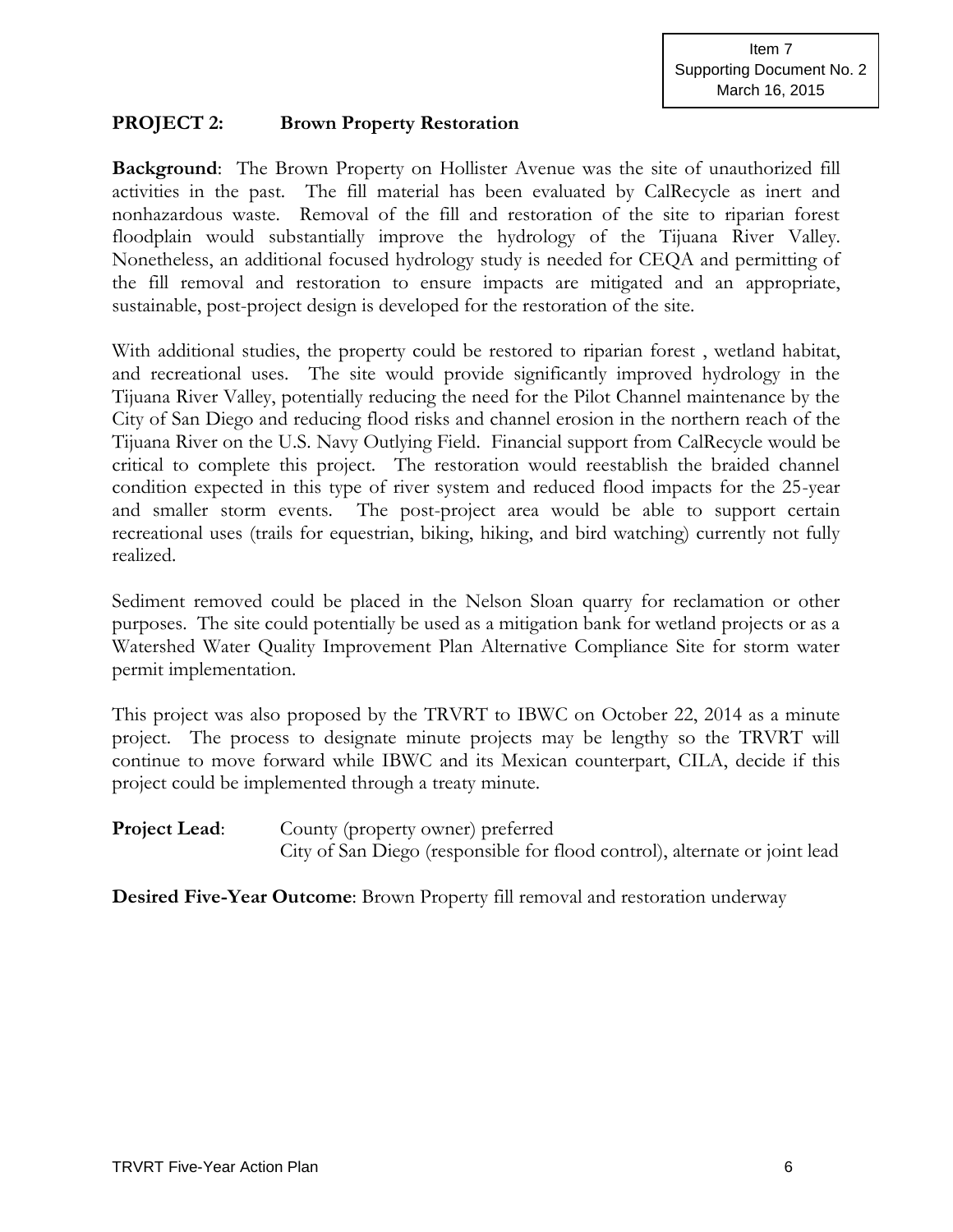## **Task 1:** Secure Funding

- 1.1 On December 31, 2014, the San Diego Water Board submitted a request to the State Water Resources Control Board to provide CAA grant funds for conditions in the Tijuana River Valley as there are no viable responsible parties available to undertake the work. The CAA project that this request would fund is called "Phase I of the Tijuana River Valley Recovery Team Five-Year Action Plan Implementation." The proposed CAA project consists of five components, A-E. Component B addresses planning activities for restoring the Brown Property; preparing a hydrology study, feasibility study, and environmental documents. As of the date of the CAA request, December 31, 2014, since no other funds were available to cover a hydrology study, feasibility study, and environmental documents, \$300,000 was requested to cover the cost of these items. Agency point of contact: Melissa Valdovinos.
- 1.2 Funding from an alternative source will be requested if the abovementioned request is not approved, not approved fully, or not approved in a timely manner.
- 1.3 Once a preferred alternative that complies with CEQA is chosen, additional funds will be requested to produce design plans, remove fill, and manage the site.

**Task 2**: Prepare Hydrology Study

2.1 Once funds are secured under Task 1, a consultant will be hired to prepare a hydrology study to explore the hydrologic impacts due to various fill removal and restoration scenarios. This will inform the feasibility study.

**Task 3**: Prepare Feasibility Study

2.1 Once the hydrology study has identified the potential fill removal and restoration scenarios, a consultant will be hired to prepare a feasibility study that evaluates the practicality and cost estimates of these potential plans. This will be the basis for choosing a preferred alternative for fill removal and restoration.

**Task 4:** Develop Preliminary Design Plans

- 3.1 Schematic design plans for fill removal and restoration will be produced for the preferred alternative, taking into account what must be identified to perform a CEQA review.
- 3.2 Once the schematic design plans are approved by the agency that will manage the property, preliminary design plans will be produced to examine in detail whether or not the ideas developed in the schematic design phase should be committing to construction documents. The preliminary design plans will include enough detail for a CEQA review.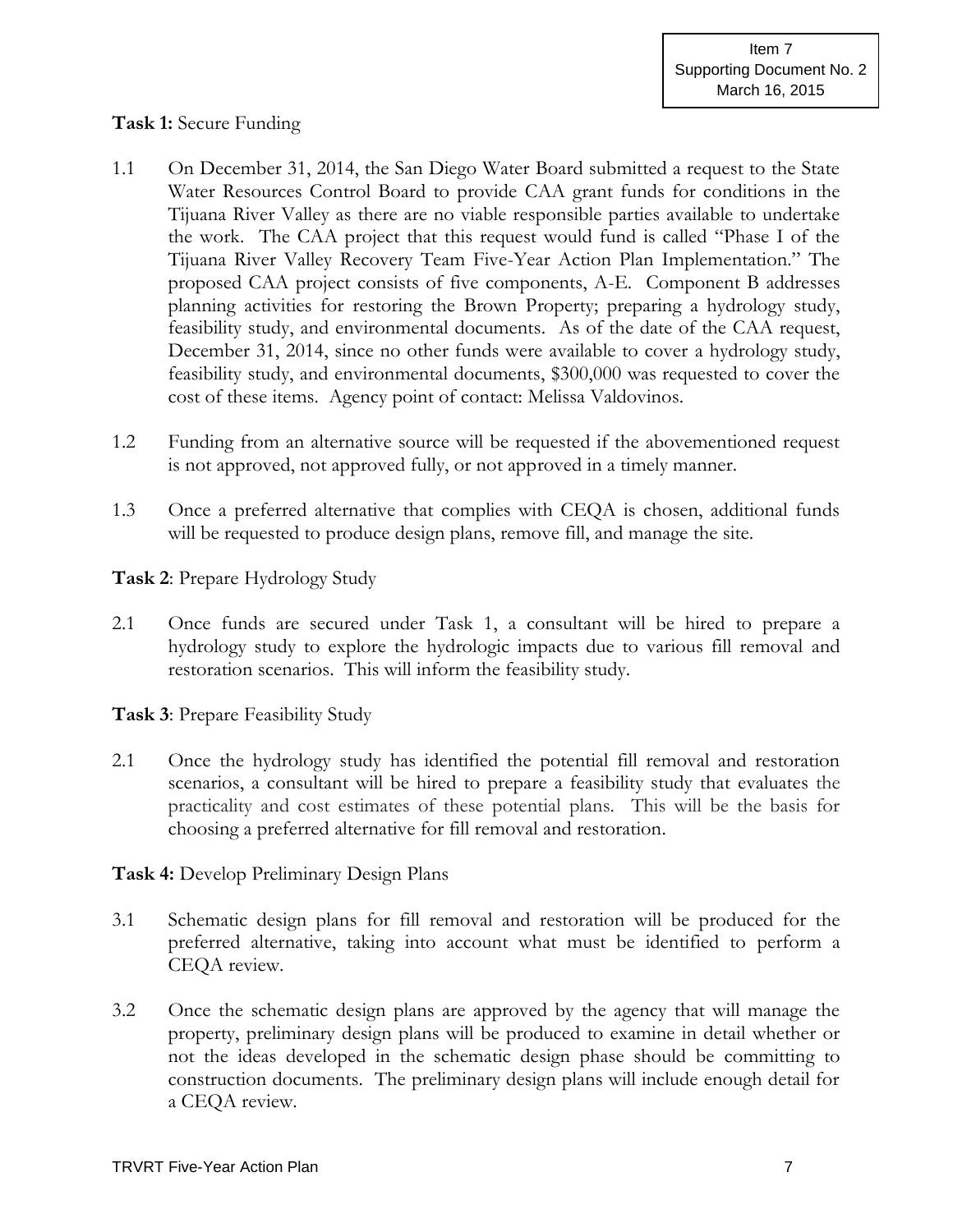# **Task 5**: Perform CEQA Review

5.1 A CEQA review for Brown Property restoration will be conducted by the San Diego Water Board, in accordance with Chapter 3 of Title 14 of the California Code of Regulations, to identify the significant environmental impacts of the preferred alternative and to avoid or mitigate those impacts, if feasible. At a minimum, an initial review of the preferred alternative and its environmental effects will be conducted. Depending on the potential effects, a further, and more substantial, review may be conducted in the form of an environmental impact report (EIR).

## **Task 6**: Develop Final Construction Documents

6.1 CEQA will reveal if the preliminary design plans may be approved. If anticipated environmental effects prompt a change in the preferred alternative and/or mitigation measures, the design plans will be modified accordingly and finalized. These construction documents may then be used by the agency that will manage the property to request construction bids and obtain any required permits or other approvals.

**Task 7**: Fill Removal and Other Restoration Work

7.1 Restoration activities, including fill removal, will be performed in accordance with construction documents.

#### **Task 8**: Manage Property

8.1 The property will be managed and maintained in accordance with factors considered in the feasibility study and construction documents.

# **PROJECT 3: Preparation of a Sediment Management Plan for the Tijuana River Valley**

**Background**: Sediment and trash are currently excavated at several locations in the Tijuana River Valley and the disposal of the sediment is primarily transported to and deposited in landfills at a cost of up to \$100 per truckload. Finding alternatives to landfill disposal will reduce costs of excavation, allowing for greater excavation and restoration efforts valleywide.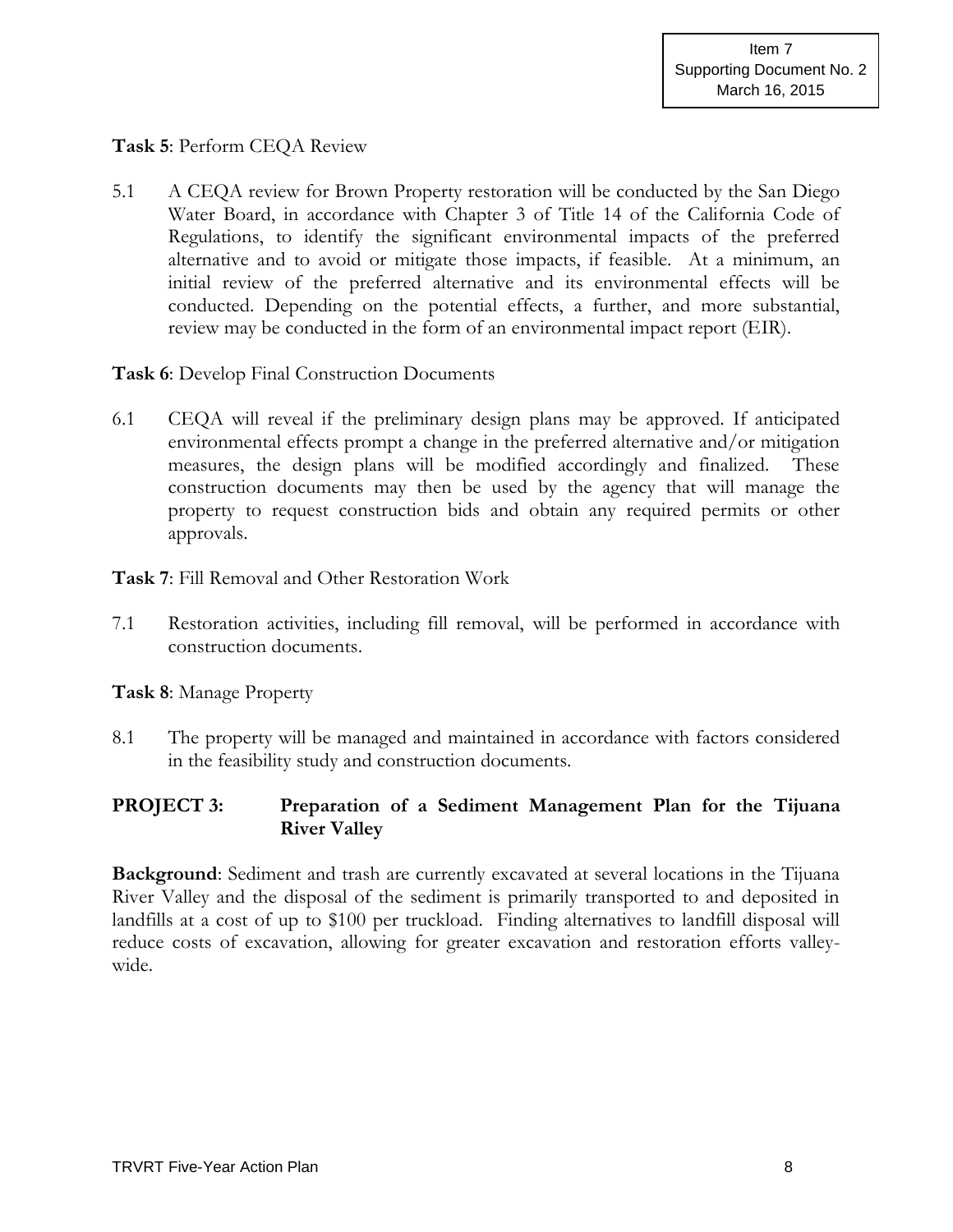Sediment management options to be studied include reclamation of the Nelson Sloan Quarry, beach replenishment, construction aggregate and fill material, fill for Tijuana River Valley trails and dirt roads, fill for horse ranches and agriculture land, and landfilling. With sufficient funding, the sediment management plan could also include source identification and management options in Mexico. In developing the plan, existing studies that should be taken into account are the URS Trash and Sediment Characterization Study, the U.S. Army Corps of Engineers Regional Sediment Management Plan for San Diego County, and the City of San Diego Local Coastal Program Land Use Plan.

The sediment management plan will inform regulatory requirements (waivers, waste discharge requirements, etc.) in general, and specifically for Brown Property fill removal and sediment deposition/processing/reuse at the Nelson Sloan Quarry.

This project could potentially be coordinated with the sediment source identification study that is being proposed for the Tijuana River Water Quality Improvement Plan. The study could be leveraged to perform additional work in the Tijuana River Valley to address binational sources of sediment and/or further explores strategies for a sediment management plan.

This project was also proposed by the TRVRT to IBWC on October 22, 2014 as a minute project. The process to designate minute projects may be lengthy so the TRVRT will continue to move forward while IBWC and its Mexican counterpart, CILA, decide if this project could be implemented through a treaty minute.

| <b>Project Lead:</b> | City of San Diego preferred |
|----------------------|-----------------------------|
|                      | IBWC, alternate             |

**Desired Five-Year Outcome**: Valley-wide sediment management plan completed

**Task 1:** Secure Funding

- 1.2 On December 31, 2014, the San Diego Water Board submitted a request to the State Water Resources Control Board to provide CAA grant funds for conditions in the Tijuana River Valley as there are no viable responsible parties available to undertake the work. The CAA project that this request would fund is called "Phase I of the Tijuana River Valley Recovery Team Five-Year Action Plan Implementation." The proposed CAA project consists of five components, A-E. Component C addresses development of a valley-wide SMP. As of the date of the CAA request, December 31, 2014, since no other funds were available to cover the cost of a SMP, \$300,000 was requested for this purpose. Agency point of contact: Melissa Valdovinos.
- 1.2 Funding from an alternative source will be requested if the abovementioned request is not approved, not approved fully, or not approved in a timely manner.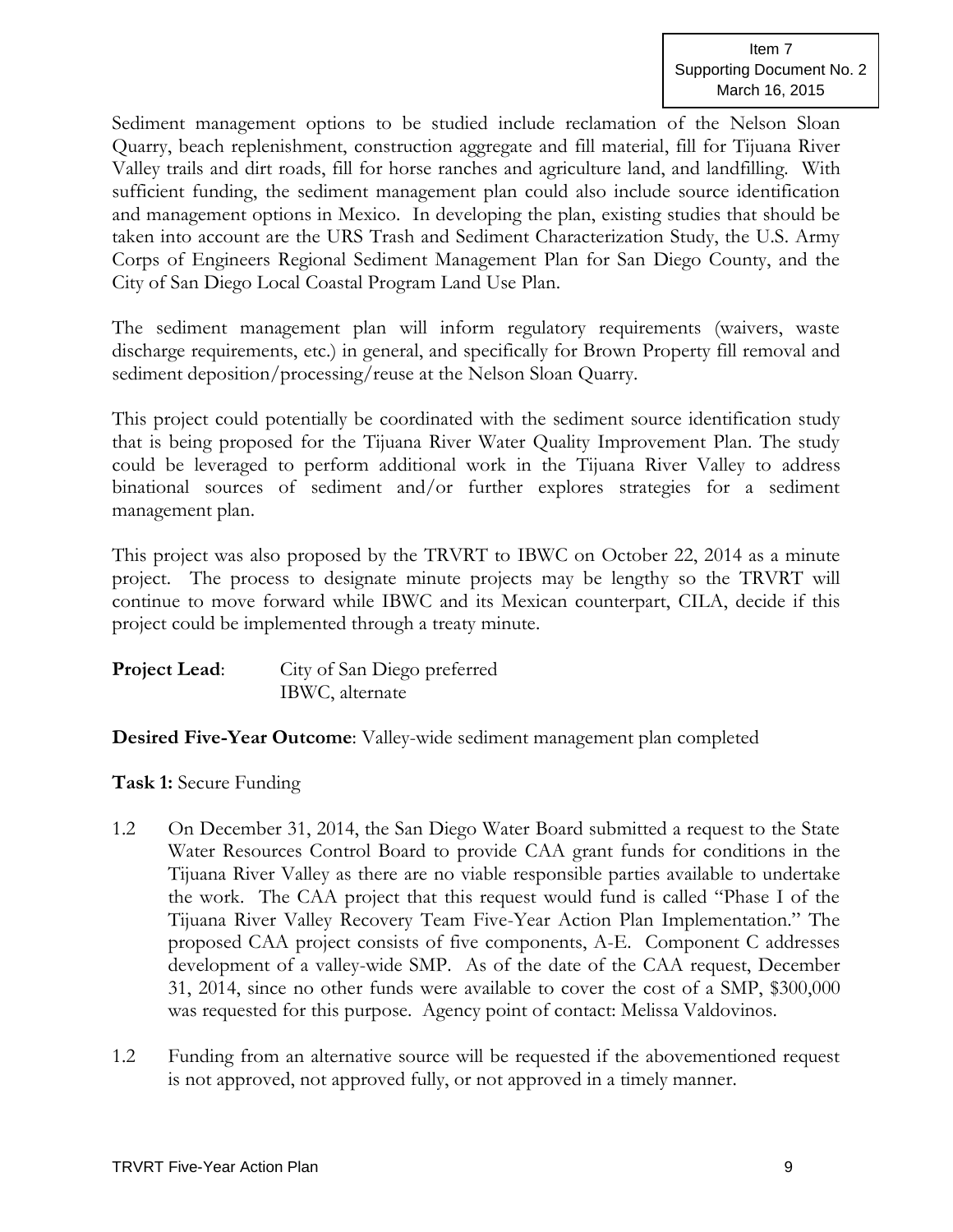## **Task 2**: Develop Sediment Management Plan

- 2.1 A sediment management plan will be developed that, at a minimum, achieves the following:
	- Describes problem and the utility of the sediment management plan;
	- Identifies responsibilities of authorities /agencies;
	- Identifies needs and collaborative opportunities, including common staging areas and common disposal/receiving sites;
	- Defines factors affecting short- and long-term sediment volumes and quality;
	- Identifies strategies and costs associated with sediment management options, including best management practices and green infrastructure;
	- Identifies short- and long-term alternatives with costs and implementing recommendations;
	- Identifies strengths and limitations of collaborative opportunities; and
	- Identifies regulatory roles, subsequent environmental review, and permit obligations.

## **PROJECT 4: Tijuana River Valley Recovery Team Mission Support**

**Background**: The Recovery Strategy acknowledges that implementation of priority projects should be carried out in an integrated and collaborative approach that may include binational cooperation, interagency coordination, and/or cost-sharing components. To support this approach and maintain momentum on priority projects, the TRVRT relies on administrative services, facilitation, translation, website enhancements, and mapping. Due to the many existing commitments of TRVRT members, time available often falls short of what is required to accomplish TRVRT goals. It would be highly beneficial to hire a contractor that could dedicate the time required to maintain momentum on priority projects.

An ideal first effort for a contractor hired to provide mission support would be to develop and implement an interagency agreement for the acquisition of Tijuana River Valley property from willing sellers. Acquisition of private property from willing sellers, included in the Recovery Strategy's Priority Action Area of "Protect and Enhance Natural Resources," would benefit greatly from TRVRT mission support in the form of administrative services, facilitation, translation (if needed), website enhancements, and mapping; Tasks 3-6 of this project pertain specifically to this. A coordinated effort by federal, state, and local governments to purchase private property in the Tijuana River Valley from willing sellers has already resulted in the purchase of over 1,700 acres since the 1980s. This effort is complemented by ongoing efforts in Mexico to secure conservation easements in open space areas. The expected results of property acquisition are reduced risks to public health and safety from flooding and erosion and improved natural habitat connectivity.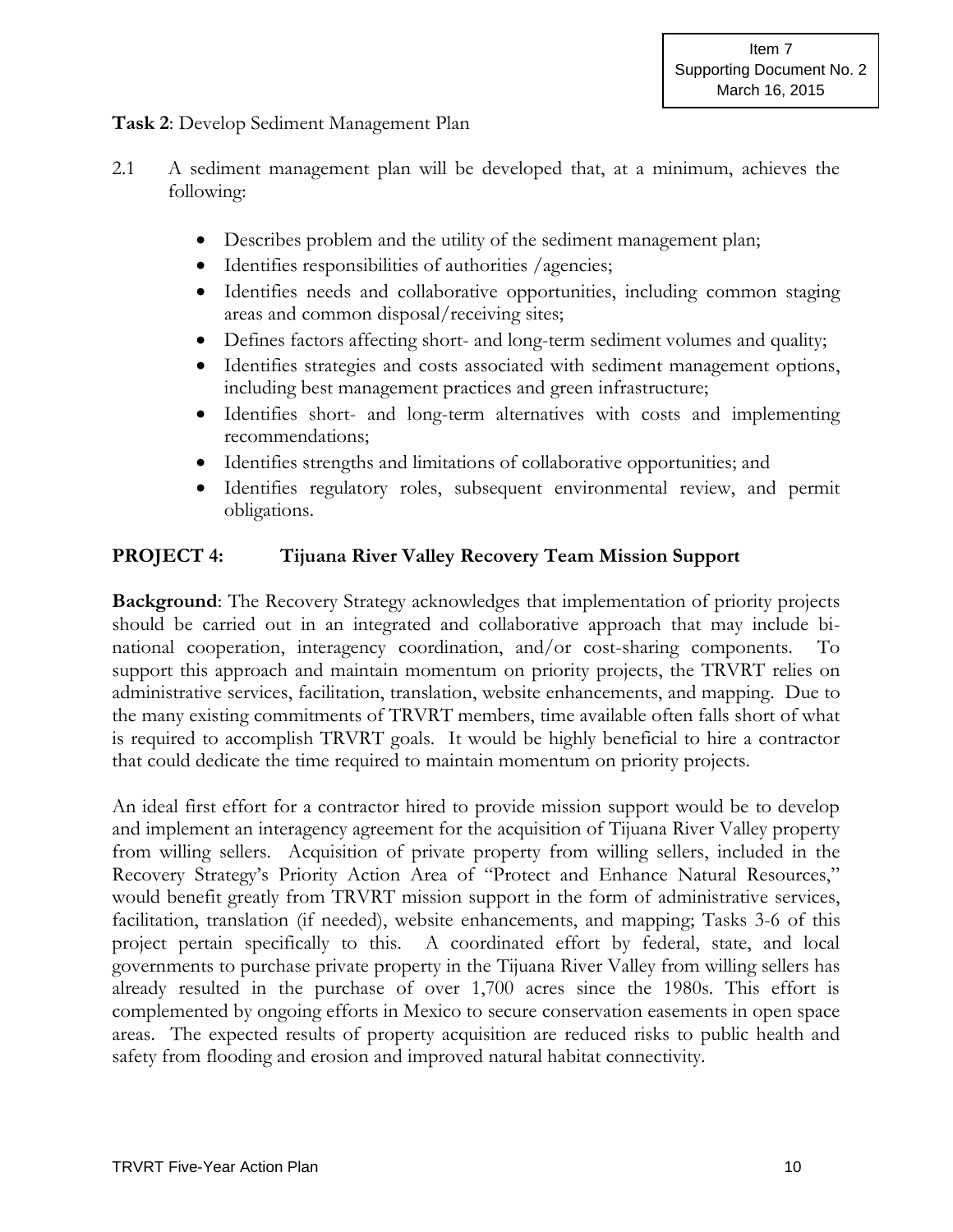A recent missed opportunity was the former Yamamoto Property on Dairy Mart Road, which was advertised for sale. The Recovery Team had a great deal of interest in the acquisition and restoration of the property but none of the agencies involved had sufficient funds to purchase it outright. The Trust for Public Land was interested in partnering with the U.S. Navy, County of San Diego, City of San Diego, and California State Parks to acquire the option on the property if not the outright purchase of the property. These are issues that merit discussion by local elected officials and agency heads as an example of how the TRVRT can achieve its highest goals and priorities through collective rather than individual efforts. Agency commitment and the process for acquisition should ultimately be formalized in a property acquisition agreement.

**Project Lead:** County of San Diego preferred

**Desired Five-Year Outcome**: Effective partnerships with government agencies to facilitate implementation of the Five-Year Action Plan, including implementation of an interagency agreement for the acquisition of Tijuana River Valley property from willing sellers

**Task 1:** Secure Funding

- 1.1 On December 31, 2014, the San Diego Water Board submitted a request to the State Water Resources Control Board to provide CAA grant funds for conditions in the Tijuana River Valley as there are no viable responsible parties available to undertake the work. The CAA project that this request would fund is called "Phase I of the Tijuana River Valley Recovery Team Five-Year Action Plan Implementation." The proposed CAA project consists of five components, A-E. Component D addresses TRVRT mission support services. As of the date of the CAA request, December 31, 2014, since no other funds were available to cover these needs, \$300,000 was requested to cover the costs of administration, facilitation, and translation needs for a period of two years. Agency point of contact: Melissa Valdovinos.
- 1.2 Funding from an alternative source will be requested if the abovementioned request is not approved, not approved fully, or not approved in a timely manner.

**Task 2**: Identify Specific Mission Support Needs

2.1 Once funding is secured under Task 1, the TRVRT will identify specific administrative, facilitation, and/or translation needs at that time and for a period of two years. These tasks will directly tie into building effective partnerships with government agencies to facilitate implementation of the Five-Year Action Plan. These needs will be in addition to the already identified need to implement an interagency agreement for the acquisition of Tijuana River Valley property from willing sellers.

**Task 3**: Information Gathering and Outreach for Property Acquisition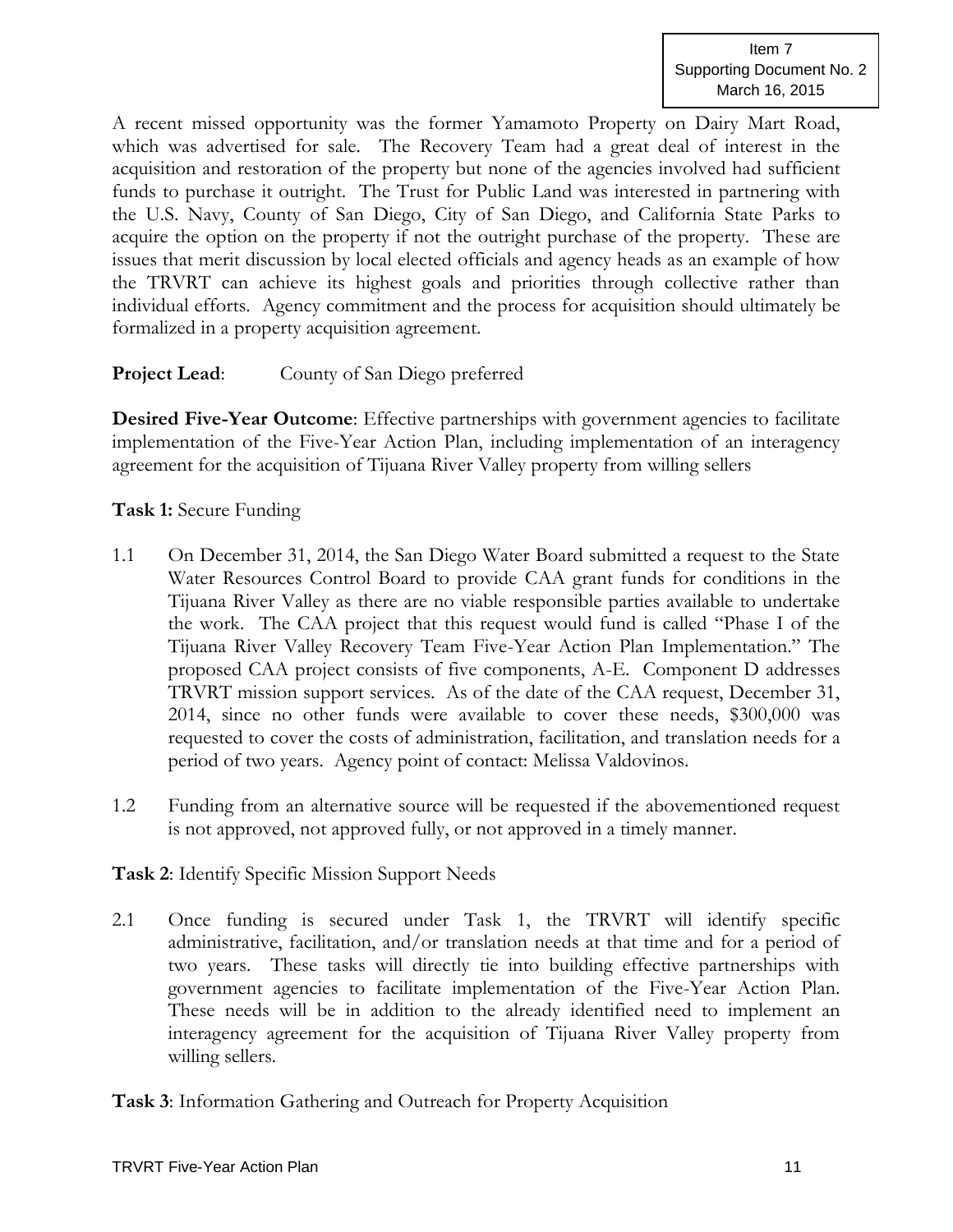- 3.1 Discussion will be coordinated with San Diego River Conservancy and other relevant organizations to gather insight on land acquisition processes.
- 3.2 Once funds are secured under Task 1, a current geographical information system (GIS)-based map will be developed; indicating parcels, ownership, and associated information. This is the baseline and is needed for clear communication and discussion between agencies and with interested parties.
- 3.3 Outreach to private land owners will be coordinated to assess interest and willingness to participate in a property purchase program.

**Task 4**: Establish Prioritization Process for Property Acquisition

4.1 Individual parcels will be prioritized based on feasibility, relative importance, and connectivity to existing publically-owned parcels. This will be the basis to determine priority parcel funding needs and potential funding sources. This may be based on the Conservation Area Plan (CAP) process, which takes into consideration habitat type, connectivity, and other parameters. The targeted ecological habitat outcome of each parcel should be identified with the goal of maintaining that outcome with minimal anthropogenic maintenance in the face of changing climate, storm events, and other ecological factors.

**Task 5**: Identify Funding for Property Acquisition

5.1 A process will be established to identify, on an ongoing basis, grants and other funding sources that may finance property purchase and management.

**Task 6**: Develop Agreement for Property Acquisition

6.1 A formal agreement will be developed to describe the property acquisition process and identify who will purchase, manage, and provide long-term operation and maintenance funding for individual parcels.

# **PROJECT 5: Targeted Sediment and Trash Removal Projects**

**Background**: Several agencies and NGOs perform trash and sediment removal projects in the Tijuana River Valley. For example, Tijuana River Action Month (TRAM) is a series of education and stewardship events that have been held in September and October since 2010 to benefit the Tijuana River Watershed. The following summarizes TRAM events/successes:

2010: 2,812 volunteers, 56 tons of trash and 3,000 waste tires removed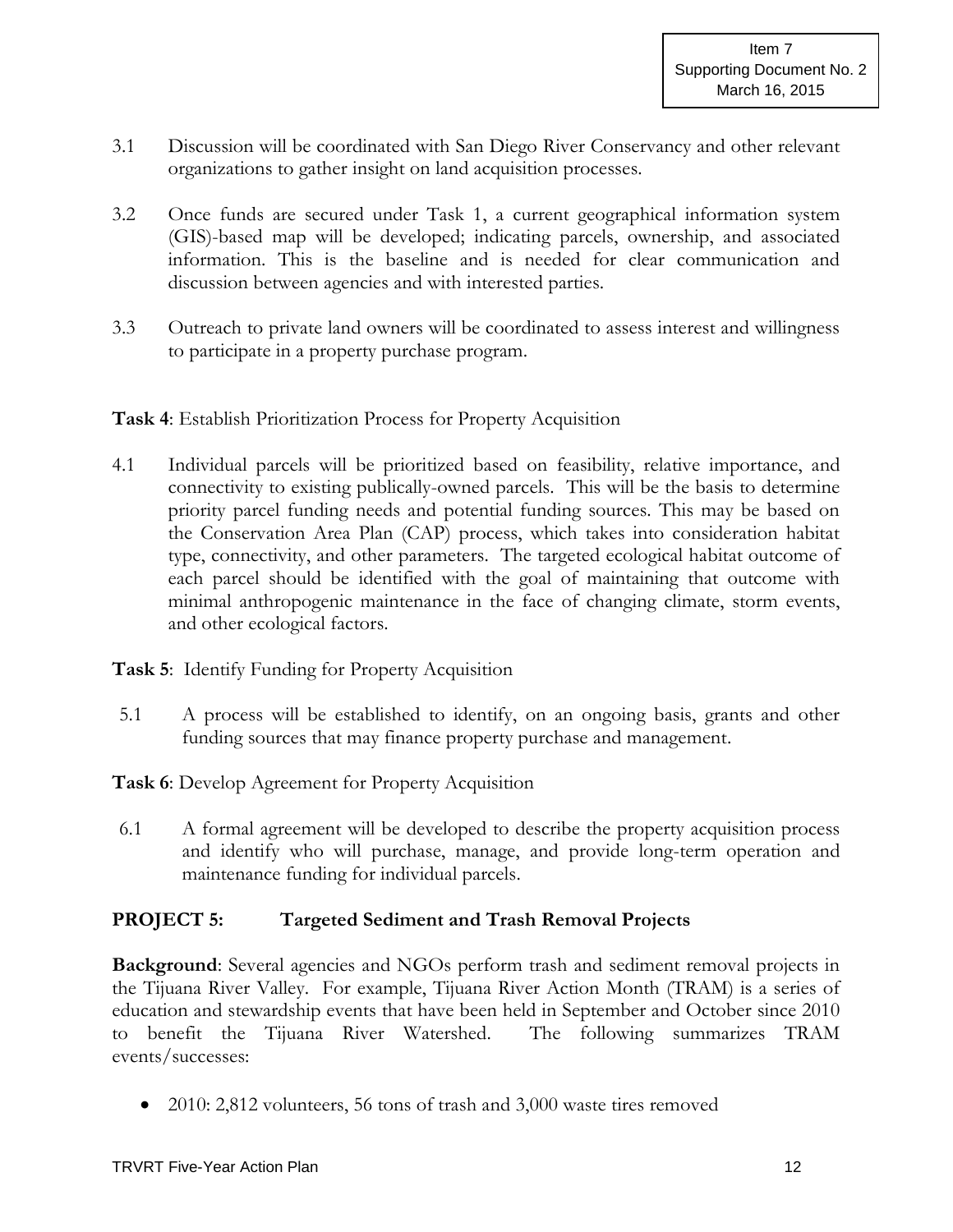- 2011: 2,647 volunteers, 31 tons of trash and 350 waste tires removed, 1,230 native plants installed, South Bay water quality workshop, presentation on Tijuana water infrastructure and its impacts on the Tijuana River Estuary, binational tours, bird and nature walks, TRAM volunteer appreciation celebration
- 2012: 2,908 volunteers, 31 tons of trash and 687 waste tires removed, 100 native plants installed, bilingual nature walk, TRAM volunteer appreciation celebration
- 2013: 2,723 volunteers, 51 tons of trash and 185 waste tires removed, 120 native plants installed, 11 acres of habitat improved, 170 participants in watershed and native plant talks, 2,800 eco-bricks created from reused solid waste from the watershed, photo exhibit at the binational garden, TRAM volunteer appreciation celebration
- 2014: 2,181 volunteers, 38 tons of trash and 106 waste tires removed, 190 native plants installed, 8.3 acres of habitat improved, 25 eco-bricks created from reused solid waste from the watershed, photo exhibit at the friendship garden, bi-national planting ceremony with U.S. and Mexican elected officials at the border friendship garden, butterfly release, TRAM volunteer appreciation celebration

It is important for the TRVRT to continue supporting and, when possible, expand these clean-up efforts concurrent with efforts to reduce sources in Mexico.

| <b>Project Lead:</b> | City of San Diego preferred |
|----------------------|-----------------------------|
|                      | WILDCOAST, alternate        |

**Desired Five-Year Outcome**: Downstream trash clean-ups performed on a regular basis that produce measurable increase in trash removal efficiency due to enhanced approaches

#### **Task 1:** Secure Funding

- 1.1 On December 31, 2014, the San Diego Water Board submitted a request to the State Water Resources Control Board to provide CAA grant funds for conditions in the Tijuana River Valley as there are no viable responsible parties available to undertake the work. The CAA project that this request would fund is called "Phase I of the Tijuana River Valley Recovery Team Five-Year Action Plan Implementation." The proposed CAA project consists of five components, A-E. Component E addresses targeted trash removal projects. As of the date of the CAA request, December 31, 2014, since no other funds were available to cover these efforts, \$150,000 was requested to cover the costs for a period of two years. Agency point of contact: Melissa Valdovinos.
- 1.2 Funding from an alternative source will be requested if the abovementioned request is not approved, not approved fully, or not approved in a timely manner.

**Task 2**: Support TRAM Clean-up Activities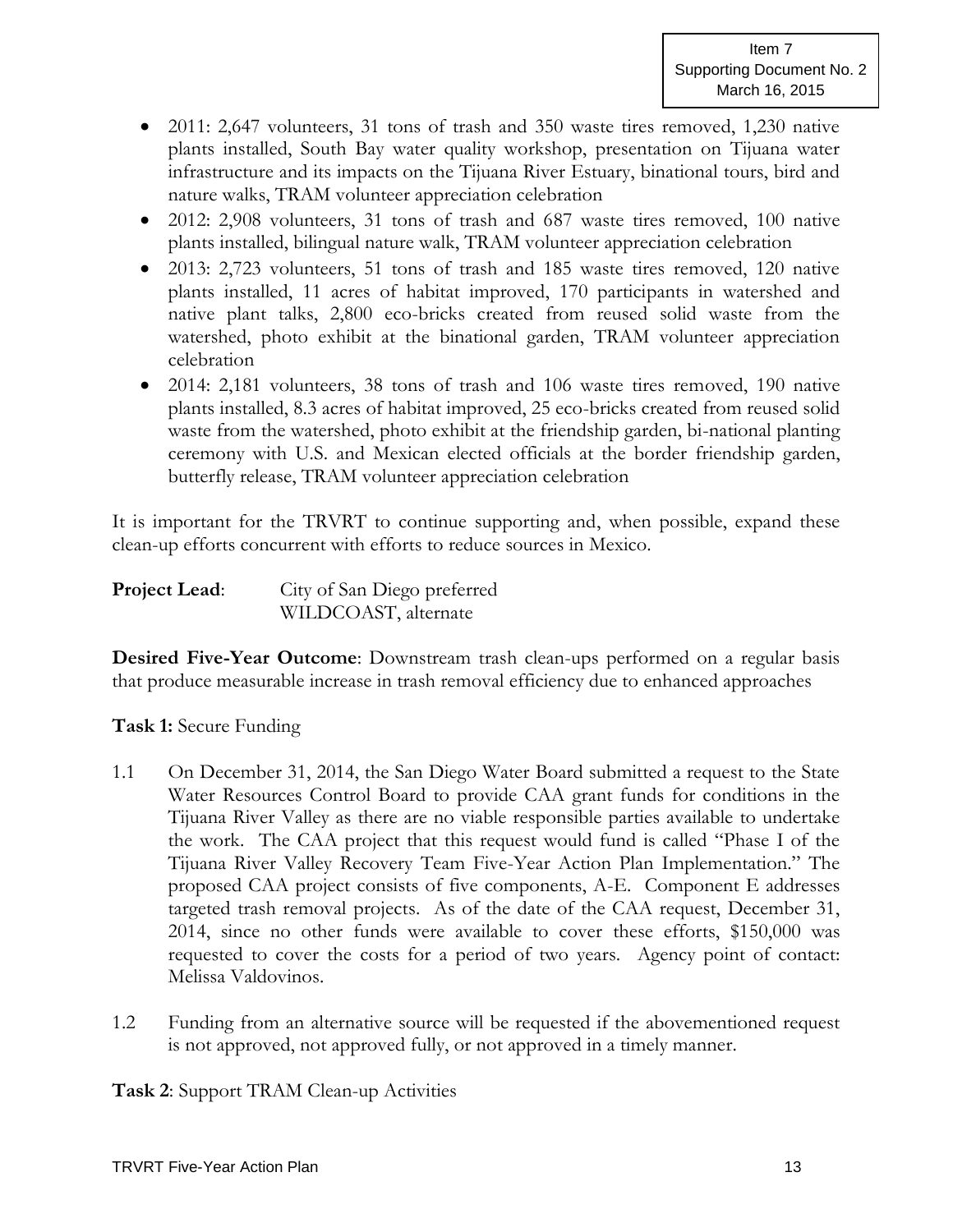2.1 Once funding is secured under Task 1, support will be provided to TRAM clean-up activities, including allowing small vehicles or draft horses to be used in sensitive, forested areas to remove larger, heavier debris.

# **3.0 TIER 2 PROJECTS**

Tier 2 task descriptions are currently less defined than the higher priority Tier 1 projects. Funding to carry these projects to completion may be requested from sources such as the Integrated Regional Water Management (IRWM) program, California Department of Fish and Wildlife, and CAA funds. Several of these projects cannot be controlled exclusively by agencies within the U.S. In these cases, the TRVRT will work through the appropriate lead agency, IBWC, to partner with Mexico.

# **PROJECT 6: Binational Tijuana River, Estuary, Offshore, and Watershed Monitoring and Assessment Project**

**Background**: During the meetings between IBWC, CILA, and the TRVRT, the subject of monitoring being performed on both side of the border was brought up as a potential area for partnership. The San Diego Water Board has suggested developing a binational monitoring and assessment project for be implemented in part through the National Pollutant Discharge Elimination System (NPDES) Permit Monitoring and Reporting Programs associated with the South Bay Ocean Outfall by the City of San Diego and IBWC. We will enlist the support of the Southern California Coastal Water Research Project (SCCWRP) to develop the monitoring and assessment plan. The project would include watershed, river, and estuary monitoring as well as offshore monitoring from south of Punta Bandera to Point Loma using the question-driven format of the Monitoring Framework adopted by the San Diego Water Board in December 2012. We may design and implement the project in partnership with the aforementioned agencies, WILDCOAST, San Diego Coastkeeper, SCCWRP, Comisión Estatal de Servicios Públicos de Tijuana (CESPT), and Secretaría del Medio Ambiente y Recursos Naturales (SEMARNAT) in coordination with SCCWRP's Bight Monitoring Project in 2016. Since this is a binational project, IBWC is the appropriate lead agency.

#### **Project Lead:** IBWC by default (binational project)

**Desired Five-Year Outcome**: Binational monitoring and assessment program that includes watershed, river, and estuary, and offshore (south of Punta Bandera to Point Loma) monitoring

#### **Tasks include**:

- Develop outline for a binational monitoring and assessment plan. (completed)
- Develop statement explaining how NPDES permit compliance could be expanded. (completed)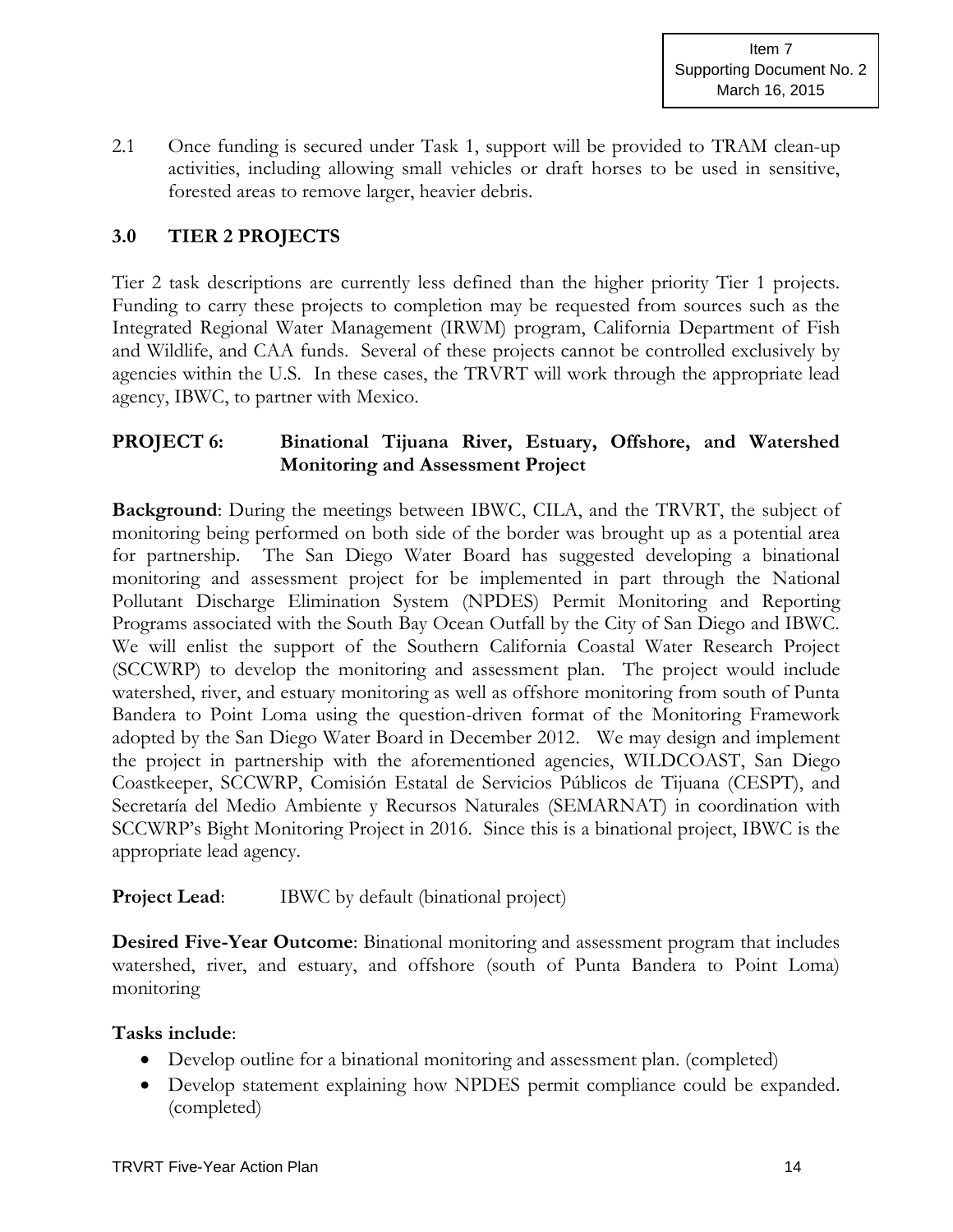- Develop a draft IBWC minute project for binational program to implement monitoring plan, support enforcement of existing requirements (e.g., spill reporting/investigations), and improve data sharing (e.g., posting of CESPT upstream river sampling results).
- Review protocol Mexican non-governmental organization (NGOs) are developing with the City of Tijuana. Organization point of contact: John Holder, WILDCOAST.
- Identify current water quality monitoring and assessment activities in watershed (and related offshore activities); the purpose is to see how these could be better coordinated and/or augmented. Organization point of contact: Jeff Crooks, Tijuana River National Estuarine Research Reserve (TRNERR).
- TRVRT member to attend an upcoming Clean Beaches meeting in Tijuana (generally once a month); the purpose is to expand network. Organization point of contact: Margarita Diaz, Proyecto Fronterizo de Educación Ambiental (PFEA).
- Finalize IBWC minute project for binational program.

# **PROJECT 7: Partnering with Mexico on Source Reduction of Sediment and Trash**

**Background**: The City of Tijuana, SEMERNAT, and La Comisión Nacional del Agua (CONAGUA) have constructed sediment basins and performed accelerated trash and sediment removal in its storm drain system. They have also implemented trash pick-up and education campaigns in Los Laureles Canyon, and demonstrated the recycling potential of tires and plastic bottles as well as certain low-impact development techniques in Tijuana. A new sediment basin constructed in Los Laureles Canyon with a capacity of 20,000 cubic yards will significantly reduce the sediment and trash deposited in the Goat Canyon basins from the smaller storm events, but its overall efficacy will be determined by the maintenance and operations performed by Tijuana. The TRVRT will work through IBWC to partner with Mexico on source reduction of sediment and trash.

# **Project Lead:** IBWC by default (binational project)

**Desired Five-Year Outcome**: Measurable decreases in cross-border sediment and trash deposition due to IBWC minute projects

# **General Task:**

 Develop specific trash and sediment control maintenance and improvement projects as IBWC minute projects.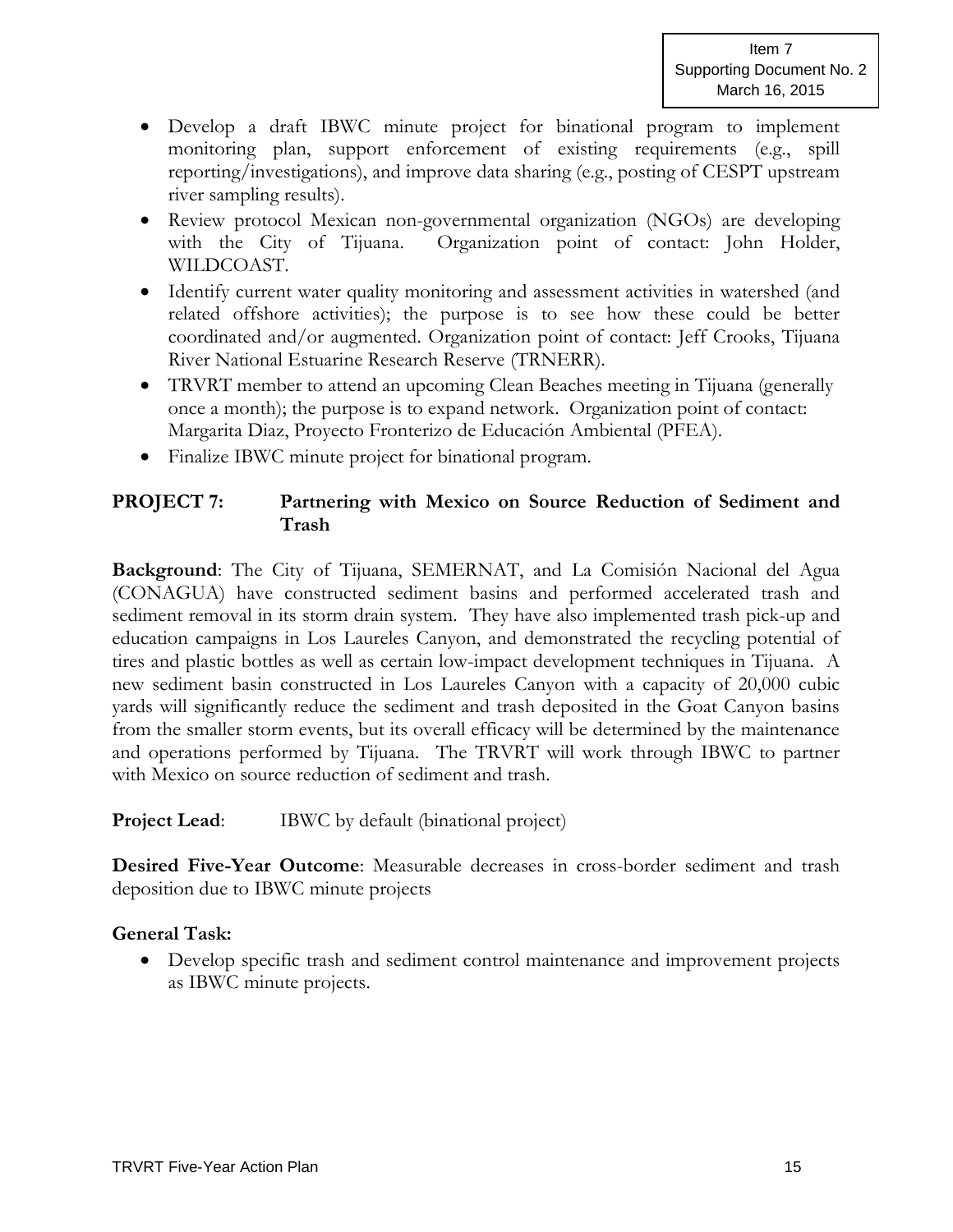# **PROJECT 8: Channel Improvement and Trash Interception in Stewart's (Puerta Blanca) Drain**

**Background**: The City of Tijuana has identified flooding and trash issues in Puerta Blanca (Stewart's Drain). Stewart's Drain is a source of trash to the main river channel and a structure and source control project there may alleviate that source of trash. The flooding, however, may be a larger engineering issue associated with the highway and maximum size of the culverts and deserves binational study. Since this is a binational project, IBWC is the appropriate lead agency.

#### **Project Lead:** IBWC by default (binational project)

**Desired Five-Year Outcome**: Measurable decreases in cross-border trash deposition due to upstream interception

## **General Task:**

 Develop a channel improvement and trash interception project as an IBWC minute project.

# **PROJECT 9: Climate Change and Adaptation Plan for the Estuary and River Valley**

**Background:** The Climate Understanding and Resilience in the River Valley (CURRV) project was funded by the National Oceanic and Atmospheric Administration (NOAA) and is being carried out by TRNERR with substantial stakeholder involvement. It is considering how habitat and infrastructure in the Tijuana River Valley and Estuary may be adapted to adjust to rising tides and storm surges and changing river hydrology as a result of drier conditions and more intense, though less frequent, storm events.

#### **Project Lead**: TRNERR

**Desired Five-Year Outcome**: Provide recommendations to coastal decision-makers on how to consider climate change in managing natural resources and built infrastructure

#### **Tasks include**:

• Conduct workshops to 1) generate input from stakeholders on a climate adaptation strategy for the Tijuana River Valley and 2) promote an understanding of climate change, resilience, and adaptation amongst regional decision-makers. Organization point of contact: Jeff Crooks, TRNERR.